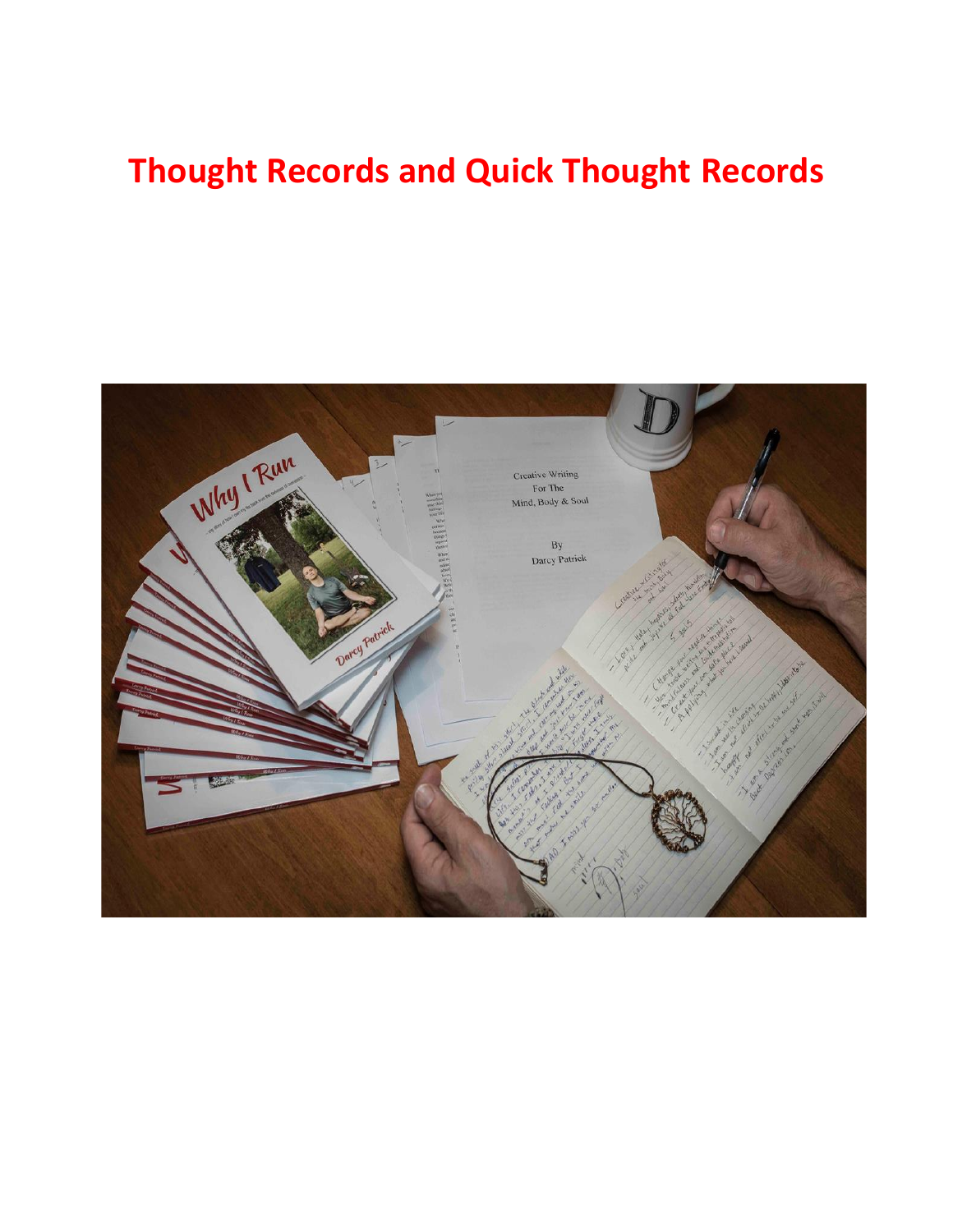# Thought Records

When you are depressed, you often have trained yourself to think in a negative manner. When something happens in your life that is bad and makes you feel uncomfortable, or emotional, you may think it has to be your fault or the world is against you and you can never win. These feelings control you and they dominate your thoughts, and in doing so they stop you from living your life.

When you are in this negative state of mind, you believe that you are one hundred percent correct in your thinking and that there is no way you could be wrong. You think this way because you feel that being in control and knowing that you are right will protect you from these things when they happen, but allowing these thoughts actually grows your depression. You are separating yourself from the outside world, internalizing your emotions, and not rationalizing them out.

#### **"It is this way because I said so, and there is no way I am wrong!"**

When you think this way, you are using one-sided thinking. I like to say that the blinders go up and the world closes in, and you see only what you want to see. It is very hard and scary to acknowledge this because any other solution to your problem is just totally out of reach and absolutely wrong.

The truth is, there are a number of different ways to look at things in our lives, you have to learn how! Just like riding a bike, playing a musical instrument, painting etc. We don't roll out of bed and become the greatest at everything we do in life, it takes practice. Before we know it though, we just ride that bike, we play that guitar, we just paint the picture. It is the same when we start to change our negative way of living. We have to learn to change our thoughts and how we react to emotion when it hits us.

Thought records are a way of proving yourself wrong. You write down your thoughts at that time, acknowledging what is making your moods/emotions go a certain way, and then for each line you write you counter it with a balanced thought that proves that what you're thinking is actually wrong.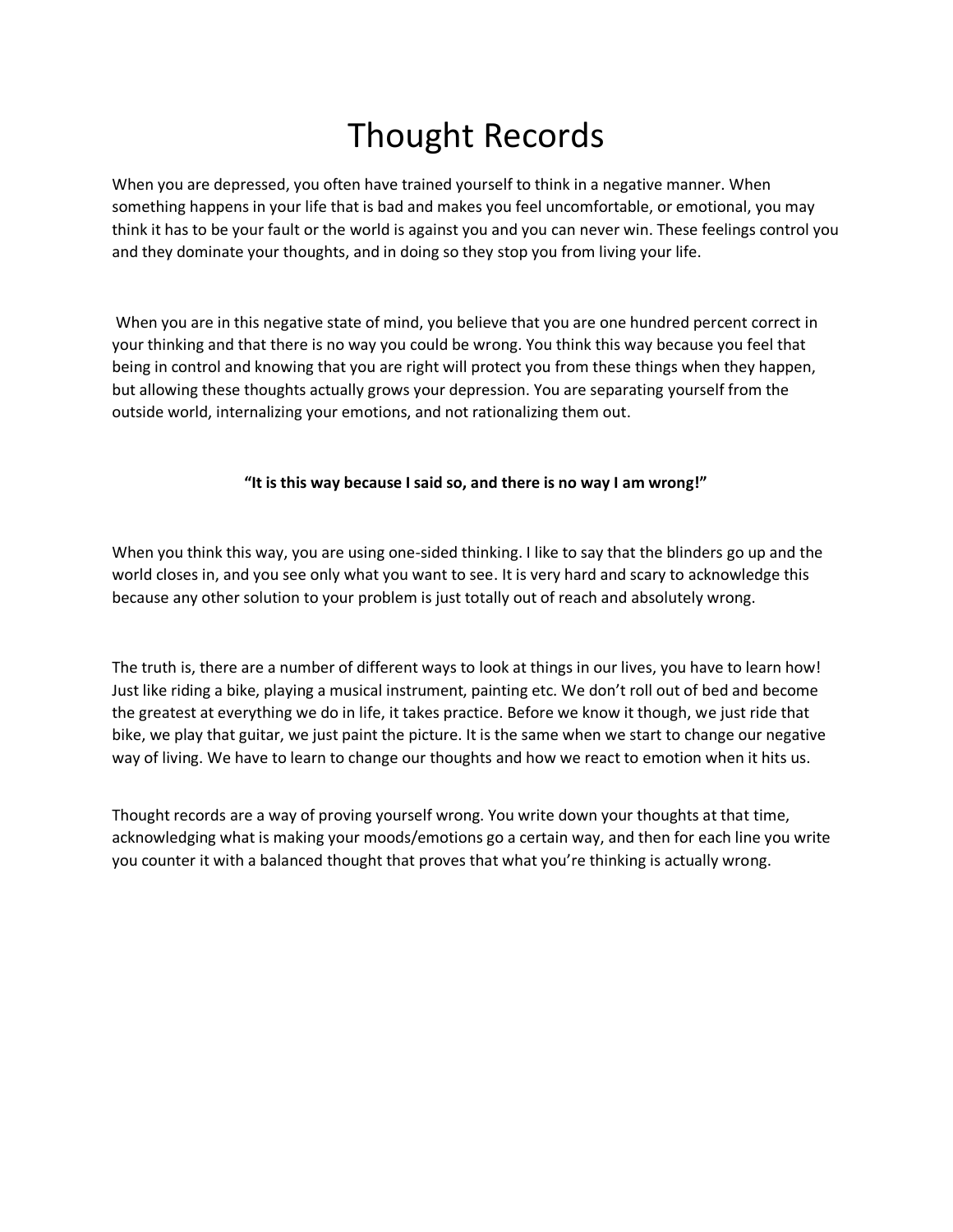#### What do thought records looks like!

Date (We always have dates when we write)

Title (The title is going to give a value to what you are experiencing, we give it a tittle because it means something to you, it has had an effect on you and now we will give it the time it deserves)

Situation(What happened, a short description of this event)

Moods/emotions we feel use % to rate the intensity 0 to 100%

Now write freely, write the emotions you feel and why you feel them. (After each line you write take the time to now counter the thoughts you have. In brackets under each thought you have)

Mood after you have done your work using %

#### **Easer said then done right!**

#### **Example of a thought record**

July 6/2013

I went to therapy

Situation

I went to therapy and it was going well. We tried to create a safe place. I broke down crying and was just a complete mess.

Mood::: Scared 80%, Sad 100%, Distressed 100%

Thoughts::

I'm useless I will never get better. I'm better off dead.

(I'm not useless. I passed level 2 training at work. I can do a thought record. I'm a good father and husband. I help people every day)

Why could I not do this? I feel I can never do anything right.

(I do things right all the time. I do all the shipping and receiving at work. They trust me with that and I do it well. I'll be able to do create a safe place next time)

Mood:: relaxed 100%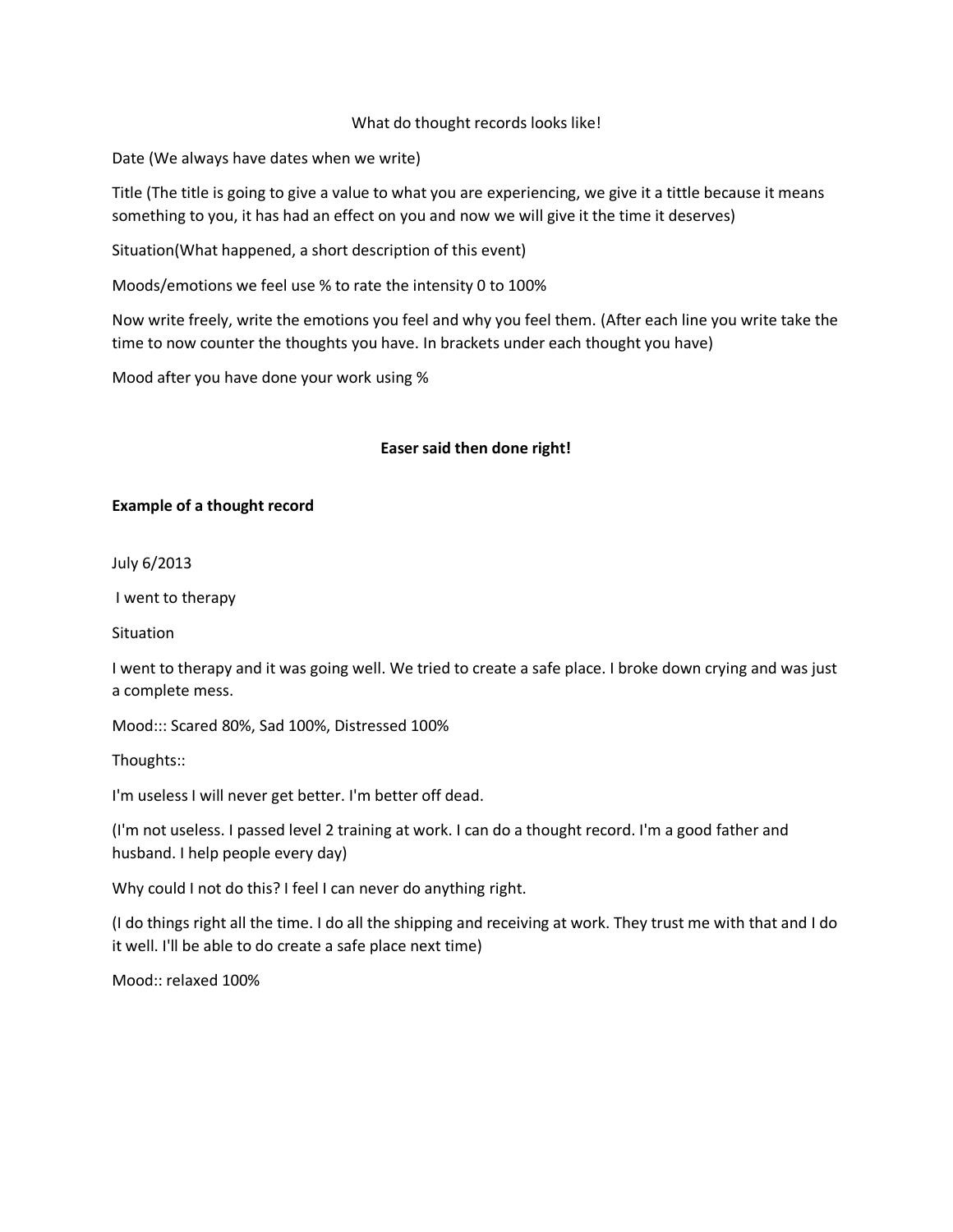#### **Let's break it down and have some fun!**

#### July 2/2013

Moe going poop on a walk

SIT:: I took my dog Moe for a walk. It was a sunny day, and we got to a corner when Moe went up to a tree and took a poop; I had no bag on me to pick up his mess.

## **What emotions do you think I felt?**

#### Moods:: Embarrassed 100%, Ashamed 100%

**Thoughts** 

I am ashamed of myself because Moe pooped on a tree, and I don't have a bag to clean it up. The owner of the house is on his front porch, watching, and I am so ashamed of myself for not having a bag.

(I shouldn't be ashamed. It is a nice sunny day, I was in a hurry to get outside and forgot to bring a bag with me. There is no shame in what has happened here at all. I am human. I forget things.)

This is horrible. This man is watching me and I don't have a bag. He knows I live around the corner, and now he will see me all the time and think of me as the guy who never cleans up his dog's poop! How will I ever walk down this street again? What a loser I am.

(I am not a loser, and I can just come back and pick up the poop later. I am not a bad man. All I did was leave some dog poop beside a tree. I can walk down the street anytime I like. Who cares if one day I didn't clean up poop right away? I`ll come back.)

Mood:Relaxed 100%

## **A Positive Thought Record**

Every tool that we will work on in this program will have two sides to it. The one side where it is used to stop a negative thought or feeling we have about ourselves and a positive side were we learn to see the good things in our lives and celebrate them. I came up with this way of doing things because every tool that was given to me in therapy was only used for when I was having negative thought's or reacting in a negative manner.

But what about the good days? How come there wasn't a tool to rewire my brain to celebrate the good days? To reinforce that I deserved to have fun times in my life, with out what I like to call the yeh but moment? That moment when second guess that you should be having that good experience! So much time was being given to the negative why not dedicate time to the positive? So I flipped each tool on it's head so they can give you the same effect but in a positive way!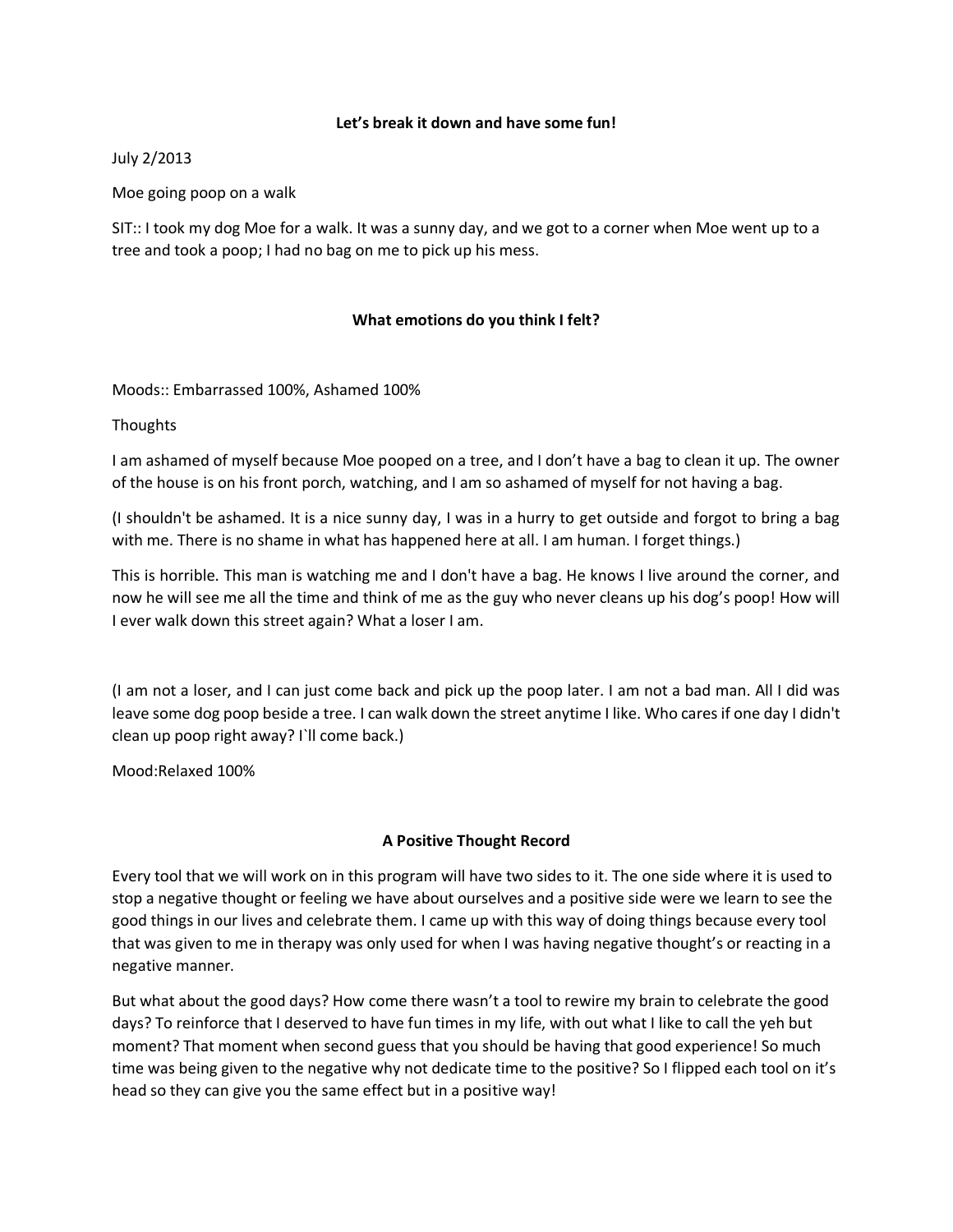#### **Example of a positive thought record**

#### Aug 2 /2016

Took a day off work

Happy 100% relaxed 100%

Today I took a day off work to relax and enjoy myself.

Today I woke up and I sat on my back porch, I had my morning coffee. I sat and watch the birds fly around my back yard, listened to my pond and watched my fish swim around.

(I am more then happy to take a day to myself and start it off so peacefully I deserve to be happy and enjoy my life)

After I finished my coffee I wrote in my journal and enjoyed doing it.

( I take pride in using my tools, I love that I have writing as special place were I can write about all the things that happen in my life)

I also went for a nice long run. While I ran I got lost in the moment I looked at my surroundings, practiced mindfulness and reached a deep meditative state.

(I love to run it is one of my favourite things today I get lost in the moment and allow my self to be free and happy)

I am very proud 100% of the fact that I am able to completely enjoy a day off work!! Something that I could never do before.

(I am able to enjoy life like everyone else in the world, I deserve to be happy and I deserve to have a day to myself and enjoy my life, I only have one life, so I can make my own happiness)

#### **What a Positive thought Record looks like**

Date(We always have dates when we write)

Title (The title is going to give a value to what you are experiencing, we give it a tittle because it means something to you, it has had an effect on you and now we will give it the time it deserves)

Situation(What happened, a short description of this event)

Moods/ Emotions (how strong they are, using %)

Positive experience you had,Write about the happy experience, ( Then in brackets below, reinforce the positive experience, prove to your self that you deserve to feel happy!)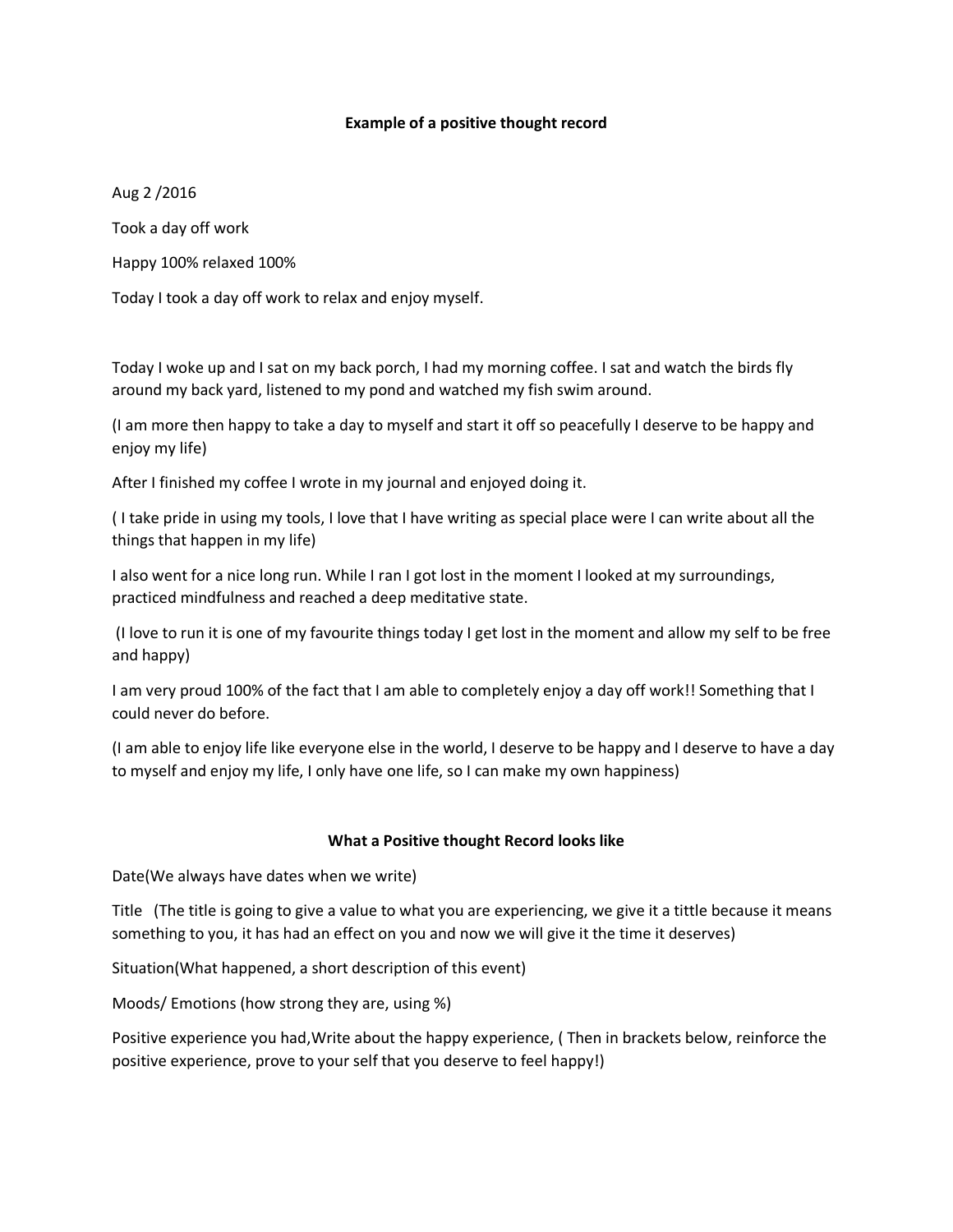Write as many things down as you feel. Sometimes there are only a couple of thoughts to write down, other times there are way more. There are no rules, the more positive examples and reinforcements the better!)

Moods after you have reinforced you good experience. Be sure to use % again. (This also can be a statement not just a single word, but use % at the end)

### **How often should you do thought records**

This standard thought record layout should be practiced everyday, over and over again. You will bring your journal with you everywhere you go. My journal is always with me, never out of reach, whether I am at work or even out to dinner. I make no exceptions to the rule on this because proving my negative thoughts wrong is a lifelong journey for me and I enjoy doing it, and over time you will as well.

The assignment for this section is to write at least two thought records per day, everyday. You are by no means limited to only two a day, write more if you have to; in fact, I strongly suggest doing so. This is your chance to organize your thoughts and feelings. Take the time to treat yourself with love and care, because that is what you are learning to do with these thought records. Spend time adding up the good! do positive thought records as much as you can, the more time you spend time adding up the good the more comfortable you will feel writing about your experiences and emotions. You will start to feel about doing it and you will start to feel good about feeling good!

## **Quick Thought Records**

Quick thought records are used when a situation happens in your life and you notice right away that it has upset you and know what the trigger is. Using this type of thought record can be the most rewarding because you are going after the thought right away and proving it wrong instantly. This makes you feel good about yourself and builds pride in the fact that you are progressing in your thought process. You have the ability to assess any situation, and you are now able to just write it out without any second guessing.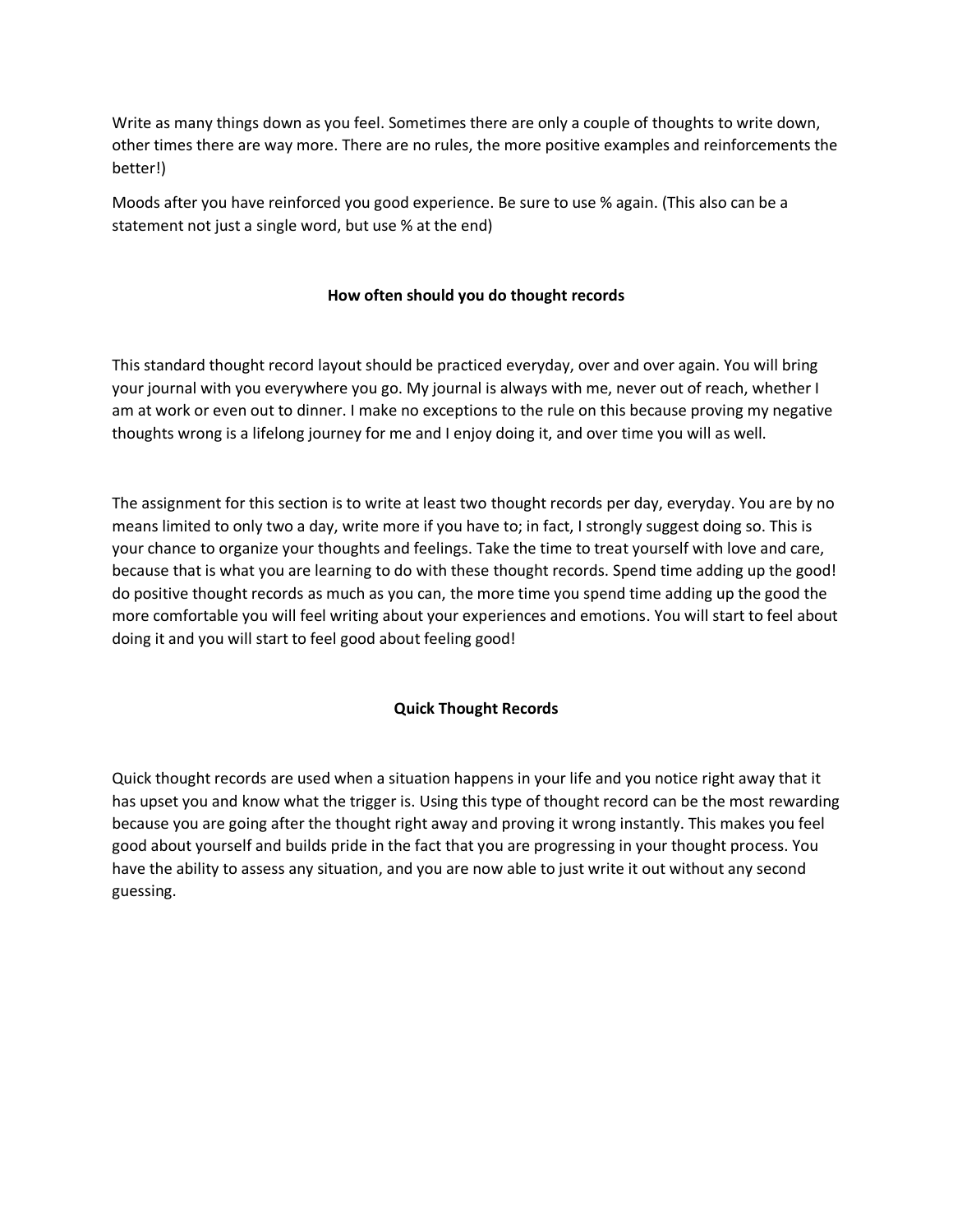#### **Here's what they look like**

Date

Situation

Body

Thought//Counter thought (2 lines separating the thought with the counter thought right away to stop the negative and start the positive! )

Solution to your problem! (New)

#### **EXAMPLE!**

June 15/ 2013/

Alex called and cancelled on a night out

My friend Alex and I have had plans for over a week to go out. He just called to tell me he can't go. He was in such a hurry that he didn't even give me an answer for why he is not going out with me. All he said was I will call you tomorrow.

Does he not like me any more? // No, don't be silly- he is a long-time friend.

Did I do something to piss him off in some way? // I haven't seen him since we made the plans a week ago. I couldn't have pissed him off.

No one ever likes hanging out with anymore, I must be the problem here. // No, Alex was in a hurry and didn't have time to talk, maybe he has a family crisis? His mother has been ill and maybe she isn't doing well and Alex had to go to be with her.

(Now the solution to your problem)

I will wait for him to call tomorrow and explain why he had to cancel. I can still go out, so maybe I will call another friend or go by myself? There is no reason why I should stay home on a Friday night.

## **Let's look at it with out the // counter thought**

Does he not like me any more?

Did I do something to piss him off in some way?

No one ever likes hanging out with anymore, I must be the problem here.

This is what a downward spiral looks like! We have all thought this way at some time in our lives, but there are all ways different ways of thinking and looking at things, this tool helps us to quickly change our thought! And find a solution to the problem, instead of allowing it to bring us down we turn it around and see it as an opportunity to find a new perspective and feel good about it!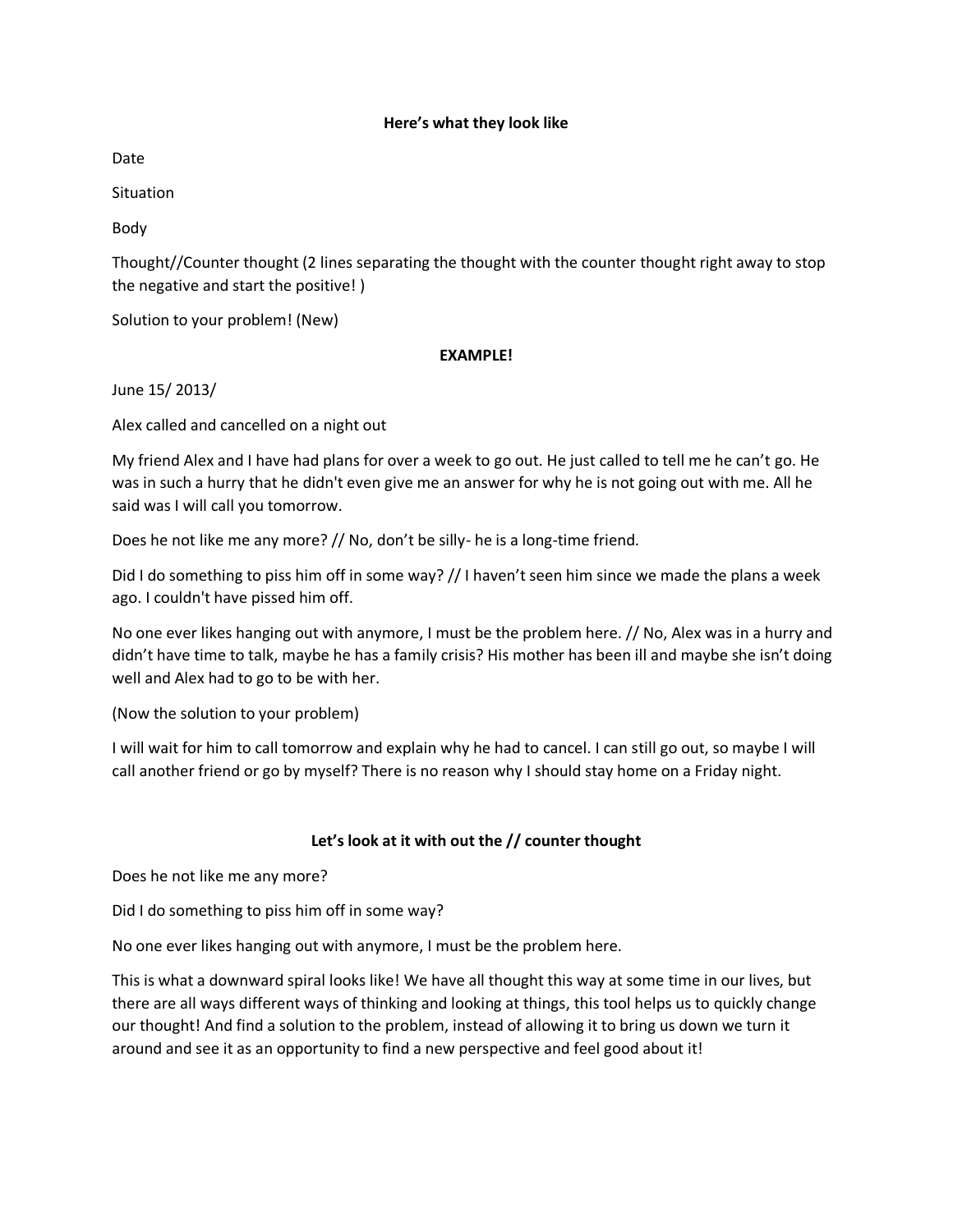## **A Quick Positive Thought Record**

We can also use this very same tool to add up the good things in our lives. The same way that we learn to do a positve thought record. Adding up the good is a great way to change or mind sets! And it is fun to actually feel good! it feels good to feel good about posative things in our lives!

## **Here's the layout for a Positive Quick Thought Record**

Date

**Situation** 

Body

Thought//Reinforcement

(2 lines separating the thought to reinforce that we deserve the positive! )

Your feelings about doing something we love.

#### **Example of a Quick Positive Thought Record**

July 6, 2019

Playing in the waves on the beach

I enjoyed playing in the waves at the beach with my son while on vacation

I enjoyed playing in the waves//I love water, I love laughing and body surfing, I am never to old to enjoy life!

I enjoy making life long memories with my son, these memories are priceless, I am very proud of myself for feeling good about this.

## **How To Use Quick thought Records**

Practice doing quick thought records and positive quick thought records everyday. They don't have to be long, they just have to be helpful. Sometimes you may only need to do one and sometimes you may need to do ten but sooner or later it will become natural and fun!

This part of the creative writing course is very important and is the basis for everything else we are going to work on.. Learn to love writing in your journal and do it everyday. Journaling can become an everyday event in your life.